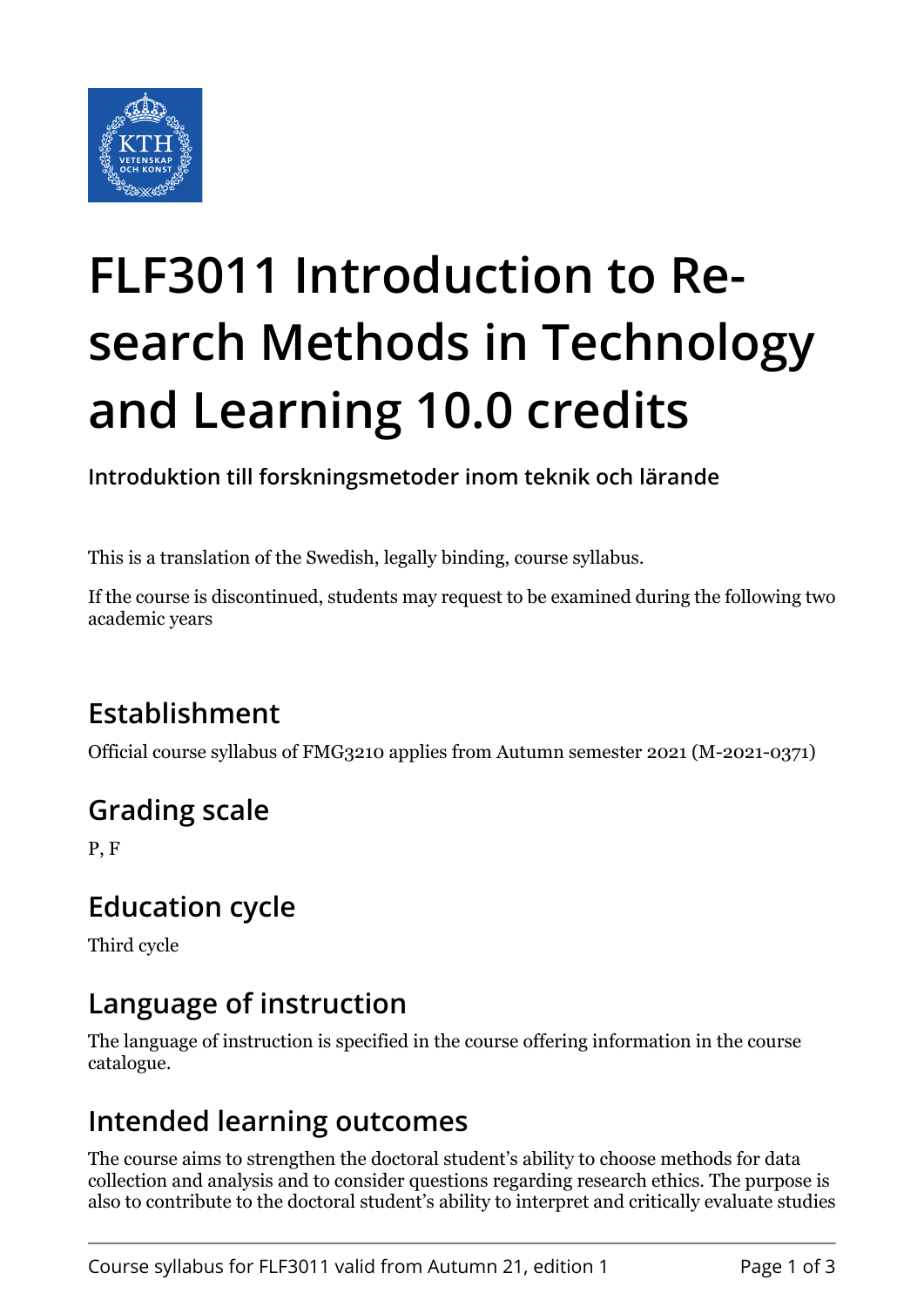in technology and learning regarding method choices. After completion of this course, the doctoral student will have the ability to:

- Compare different research methods in technology and learning and discuss the connection between method and basic methodological assumptions.
- Reason about the basic choices regarding studies with quantitative and qualitative approaches.
- Reflect on and discuss study design, including choice of research methods and its possibilities and limitations in relation to different research questions.
- Reflect on and discuss ethics and quality aspects that concern data collection and analysis.

#### **Course contents**

During this course the doctoral student become acquainted with different research methods that are applied in technology and learning. The overview of different methods is intended to support the ability to make adequate choices in the design of scientific studies. The course includes research methods based on qualitative and quantitative approaches in data collection, analysis and interpretation. During the course, different types of study design and its possibilities and limitations in relation to different research questions are discussed. Furthermore, scientific integrity, ethics and quality aspects in research are discussed. The course also concerns different scientific traditions and how underpinning methodological assumptions relate to methods for data collection, analysis and interpretation of results.

### **Specific prerequisites**

General entry requirements to participate have the one that is admitted to third-cycle courses and study programmes at Swedish university or the equivalent education abroad.

#### **Selection**

Priority is given to doctoral students admitted to the third-cycle education in the subject technology and learning at the ITM school, KTH. Secondarily, other doctoral students at KTH may participate. In case of vacancy, doctoral students from other universities and researchers can participate.

#### **Examination**

• INL1 - Written assignment, 10.0 credits, grading scale: P, F

Based on recommendation from KTH's coordinator for disabilities, the examiner will decide how to adapt an examination for students with documented disability.

The examiner may apply another examination format when re-examining individual students.

# **Other requirements for final grade**

To receive a final grade, apart from passed assessed seminar, also active participation in the other seminars of the course is required.